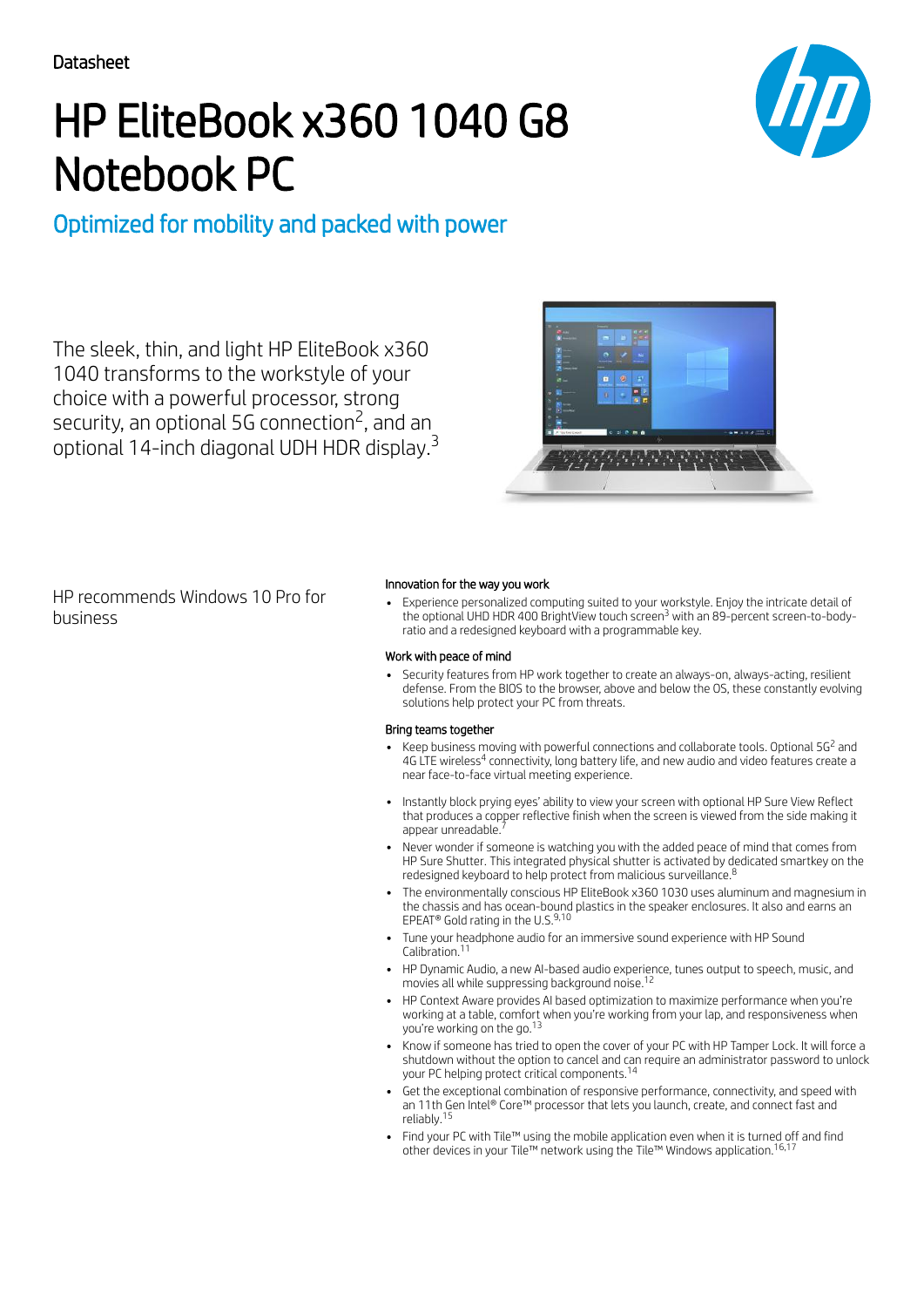# HP EliteBook x360 1040 G8 Notebook PC Specifications Table



| Available Operating Systems             | Windows 10 Pro 64 - HP recommends Windows 10 Pro for business <sup>1,2</sup><br>Windows 10 Home 64 <sup>1,2</sup><br>Windows 10 Home Single Language 64 <sup>1,2</sup><br>Windows 10 Pro (Windows 10 Enterprise available with a Volume Licensing Agreement) <sup>1,2</sup><br>FreeDOS                                                                                                                                                                                                                                                                                                                                                                                                                                                                                                                                                                                                                                                                                                                                                                                                                                                                                                                                                                                                                                                                                       |
|-----------------------------------------|------------------------------------------------------------------------------------------------------------------------------------------------------------------------------------------------------------------------------------------------------------------------------------------------------------------------------------------------------------------------------------------------------------------------------------------------------------------------------------------------------------------------------------------------------------------------------------------------------------------------------------------------------------------------------------------------------------------------------------------------------------------------------------------------------------------------------------------------------------------------------------------------------------------------------------------------------------------------------------------------------------------------------------------------------------------------------------------------------------------------------------------------------------------------------------------------------------------------------------------------------------------------------------------------------------------------------------------------------------------------------|
| Processor family <sup>7</sup>           | 11th Generation Intel® Core™ i7 processor; 11th Generation Intel® Core™ i5 processor                                                                                                                                                                                                                                                                                                                                                                                                                                                                                                                                                                                                                                                                                                                                                                                                                                                                                                                                                                                                                                                                                                                                                                                                                                                                                         |
| Available Processors <sup>4,5,6,7</sup> | Intel® Core™ i5-1135G7 (up to 4.2 GHz with Intel® Turbo Boost Technology, 8 MB L3 cache, 4 cores); Intel® Core™ i7-1165G7 (up to 4.7 GHz with Intel® Turbo Boost<br>Technology, 12 MB L3 cache, 4 cores); Intel® Core™ i5-1145G7 (2.6 GHz base frequency, up to 4.4 GHz frequency with Intel® Turbo Boost Technology, 8 MB L3 cache, 4<br>cores), supports Intel® vPro® Technology; Intel® Core™ i7-1185G7 (3.0 GHz base frequency, up to 4.8 GHz frequency with Intel® Turbo Boost Technology, 12 MB L3 cache, 4<br>cores), supports Intel® vPro® Technology                                                                                                                                                                                                                                                                                                                                                                                                                                                                                                                                                                                                                                                                                                                                                                                                                |
| Maximum memory                          | 32 GB LPDDR4X-4266 SDRAM 10<br>Memory soldered down. Supports dual channel memory.                                                                                                                                                                                                                                                                                                                                                                                                                                                                                                                                                                                                                                                                                                                                                                                                                                                                                                                                                                                                                                                                                                                                                                                                                                                                                           |
| Internal storage                        | up to 512 GB Intel® PCIe® NVMe™ QLC M.2 SSD with 32 GB Intel® Optane™ memory H10 <sup>8,9</sup><br>256 GB up to 2 TB PCIe® Gen3x4 NVMe™ M.2 SSD TLC <sup>8</sup><br>256 GB up to 512 GB PCIe® Gen3x4 NVMe™ M.2 SED SSD TLC <sup>8</sup><br>256 GB up to 512 GB PCIe® NVMe™ M.2 SSD <sup>8</sup>                                                                                                                                                                                                                                                                                                                                                                                                                                                                                                                                                                                                                                                                                                                                                                                                                                                                                                                                                                                                                                                                              |
| Display size (diagonal, metric)         | 35.6 cm (14")                                                                                                                                                                                                                                                                                                                                                                                                                                                                                                                                                                                                                                                                                                                                                                                                                                                                                                                                                                                                                                                                                                                                                                                                                                                                                                                                                                |
| Display                                 | 35.6 cm (14") diagonal, FHD (1920 x 1080), touch, IPS, BrightView, Corning® Gorilla® Glass 5, 1000 nits, 72% NTSC, HP Sure View Reflect integrated privacy screen; 35.6 cm<br>(14") diagonal, FHD (1920 x 1080), touch, IPS, anti-glare, Corning® Gorilla® Glass 5, 1000 nits, 72% NTSC, HP Sure View Reflect integrated privacy screen; 35.6 cm (14")<br>diagonal, FHD (1920 x 1080), touch, IPS, BrightView, Corning® Gorilla® Glass 5, 400 nits, low power, 72% NTSC; 35.6 cm (14") diagonal, FHD (1920 x 1080), touch, IPS, anti-<br>glare, Corning® Gorilla® Glass 5, 400 nits, low power, 72% NTSC; 35.6 cm (14") diagonal, 4K UHD (3840 x 2160), touch, IPS, BrightWew, Corning® Gorilla® Glass 5, 550 nits,                                                                                                                                                                                                                                                                                                                                                                                                                                                                                                                                                                                                                                                          |
| Available Graphics                      | Integrated: Intel® Iris® Xe Graphics <sup>38</sup><br>(Support HD Decode, DX12, and HDMI 1.4b.)                                                                                                                                                                                                                                                                                                                                                                                                                                                                                                                                                                                                                                                                                                                                                                                                                                                                                                                                                                                                                                                                                                                                                                                                                                                                              |
| Audio                                   | Audio by Bang & Olufsen, 4 Premium stereo speakers, 2 user-facing multi array microphones and two world-facing microphones                                                                                                                                                                                                                                                                                                                                                                                                                                                                                                                                                                                                                                                                                                                                                                                                                                                                                                                                                                                                                                                                                                                                                                                                                                                   |
| Wireless technologies                   | (Compatible with Miracast-certified devices.)                                                                                                                                                                                                                                                                                                                                                                                                                                                                                                                                                                                                                                                                                                                                                                                                                                                                                                                                                                                                                                                                                                                                                                                                                                                                                                                                |
| Ports and Connectors                    | 2 Thunderbolt™ 4 with USB4™ Type-C® 40Gbps signaling rate; 2 SuperSpeed USB Type-A 5Gbps signaling rate; 1 headphone/microphone combo; 1 HDMI 2.0 <sup>40</sup><br>(HDMI cable sold separately.)<br>Optional Ports: 1 External Nano SIM slot for WWAN <sup>11</sup>                                                                                                                                                                                                                                                                                                                                                                                                                                                                                                                                                                                                                                                                                                                                                                                                                                                                                                                                                                                                                                                                                                          |
| Input devices                           | HP Quiet keyboard, spill resistant with backlit and DuraKeys; Glass clickpad with multi-touch gesture support, taps enabled as default;                                                                                                                                                                                                                                                                                                                                                                                                                                                                                                                                                                                                                                                                                                                                                                                                                                                                                                                                                                                                                                                                                                                                                                                                                                      |
| Communications                          | HP Module with NXP NFC Controller NPC300 I2C NCl <sup>12</sup> ; Intel® XMM™ 7360 LTE-Advanced Cat 9; Intel® Wi-Fi 6 AX201 (2x2) and Bluetooth® 5 combo, non-vPro®; Intel® Wi-Fi 6<br>AX201 (2x2) and Bluetooth® 5 combo, vPro®; Qualcomm® Snapdragon™ X55 5G Modem;                                                                                                                                                                                                                                                                                                                                                                                                                                                                                                                                                                                                                                                                                                                                                                                                                                                                                                                                                                                                                                                                                                         |
| Camera                                  | 720p HD webcam; HD Privacy IR webcam 16                                                                                                                                                                                                                                                                                                                                                                                                                                                                                                                                                                                                                                                                                                                                                                                                                                                                                                                                                                                                                                                                                                                                                                                                                                                                                                                                      |
| Software                                | HP Connection Optimizer; HP Image Assistant; HP Hotkey Support; HP Noise Cancellation Software; HP PC Hardware Diagnostics UEFI; HP Support Assistant; Buy Office (Sold<br>separately); HP Power Manager; HP WorkWell; myHP; HP Privacy Settings; HSA Fusion for Commercial; HSA Telemetry for Commercial; Touchpoint Customizer for<br>Commercial; HP Notifications; HP QuickDrop; HP Wireless Button Driver; Tile™19,20,4                                                                                                                                                                                                                                                                                                                                                                                                                                                                                                                                                                                                                                                                                                                                                                                                                                                                                                                                                  |
| Security management                     | Absolute persistence module; HP DriveLock and Automatic DriveLock; HP Secure Erase; Power-on authentication; Preboot authentication; TPM 2.0 embedded security chip<br>shipped with Windows 10 (Common Criteria EAL4+ Certified); HP Sure Click; HP Sure Sense; Support for chassis padlocks and cable lock devices; HP Sure Start Gen6; HP Sure Start Gen6; HP Sure Start Gen6; HP Sure Start Gen6;                                                                                                                                                                                                                                                                                                                                                                                                                                                                                                                                                                                                                                                                                                                                                                                                                                                                                                                                                                         |
| <b>Security Software Licenses</b>       | HP Pro Security Edition (select models)<br>(HP Pro Security Edition is available preloaded on select HP PCs and includes HP Sure Click Pro and HP Sure Sense Pro. 3-year license required. The HP Pro Security Edition<br>software is licensed under the license terms of the HP End User License Agreement (EULA) that can be found at:<br>https://h30670.www3.hp.com/ecommerce/common/disclaimer.do#EN_US as modified by the following: "7. Term. Unless otherwise terminated earlier pursuant to the terms<br>contained in this EULA, the license for the HP Pro Security Edition (HP Sure Sense Pro and HP Sure Click Pro) is effective upon activation and will continue for thirty-six (36)<br>months thereafter ("Initial Term"). At the end of the Initial Term you may either (a) purchase a renewal license for the HP Pro Security Edition from HP.com, HP Sales or an HP<br>Channel Partner, or (b) continue using the standard versions of HP Sure Click and HP Sure Sense at no additional cost with no future software updates or HP Support." HP Pro<br>Security Edition is optimized for the SMB environment and ships pre-configured - manageability is optional. The HP Pro Security Edition supports a limited tool set that can<br>be used by the HP Manageability Integration Kit which can be downloaded from http://www.hp.com/go/clientmanagement.) |
| Fingerprint reader                      | Fingerprint sensor                                                                                                                                                                                                                                                                                                                                                                                                                                                                                                                                                                                                                                                                                                                                                                                                                                                                                                                                                                                                                                                                                                                                                                                                                                                                                                                                                           |
| Management features                     | HP Driver Packs; HP System Software Manager (SSM); HP BIOS Config Utility (BCU); HP Client Catalog; HP Manageability Integration Kit Gen4 <sup>21,22</sup>                                                                                                                                                                                                                                                                                                                                                                                                                                                                                                                                                                                                                                                                                                                                                                                                                                                                                                                                                                                                                                                                                                                                                                                                                   |
| Power                                   | HP Smart 65 W USB Type-C® adapter; HP 65 W USB Type-C® slim adapter <sup>34</sup>                                                                                                                                                                                                                                                                                                                                                                                                                                                                                                                                                                                                                                                                                                                                                                                                                                                                                                                                                                                                                                                                                                                                                                                                                                                                                            |
| Battery type                            | HP Long Life 4-cell, 54 Wh Li-ion polymer; HP Long Life 4-cell, 78.5 Wh Li-ion polymer <sup>39</sup>                                                                                                                                                                                                                                                                                                                                                                                                                                                                                                                                                                                                                                                                                                                                                                                                                                                                                                                                                                                                                                                                                                                                                                                                                                                                         |
| Dimensions                              | 31.93 x 20.26 x 1.66 cm                                                                                                                                                                                                                                                                                                                                                                                                                                                                                                                                                                                                                                                                                                                                                                                                                                                                                                                                                                                                                                                                                                                                                                                                                                                                                                                                                      |
| Weight                                  | Starting at 1.32 kg (Weight will vary by configuration.)                                                                                                                                                                                                                                                                                                                                                                                                                                                                                                                                                                                                                                                                                                                                                                                                                                                                                                                                                                                                                                                                                                                                                                                                                                                                                                                     |
| Energy efficiency compliance            | ENERGY STAR® certified; EPEAT® registered where applicable. EPEAT registration varies by country. See www.epeat.net for registration status by country. <sup>36</sup>                                                                                                                                                                                                                                                                                                                                                                                                                                                                                                                                                                                                                                                                                                                                                                                                                                                                                                                                                                                                                                                                                                                                                                                                        |
| Sustainable impact specifications       | Low halogen; TCO 8.0 Certified <sup>3</sup>                                                                                                                                                                                                                                                                                                                                                                                                                                                                                                                                                                                                                                                                                                                                                                                                                                                                                                                                                                                                                                                                                                                                                                                                                                                                                                                                  |
| Warranty                                | 3 year (3-3-0) limited warranty and service offering includes 3 years of parts and labor. Terms and conditions vary by country. Certain restrictions and exclusions apply.                                                                                                                                                                                                                                                                                                                                                                                                                                                                                                                                                                                                                                                                                                                                                                                                                                                                                                                                                                                                                                                                                                                                                                                                   |
|                                         |                                                                                                                                                                                                                                                                                                                                                                                                                                                                                                                                                                                                                                                                                                                                                                                                                                                                                                                                                                                                                                                                                                                                                                                                                                                                                                                                                                              |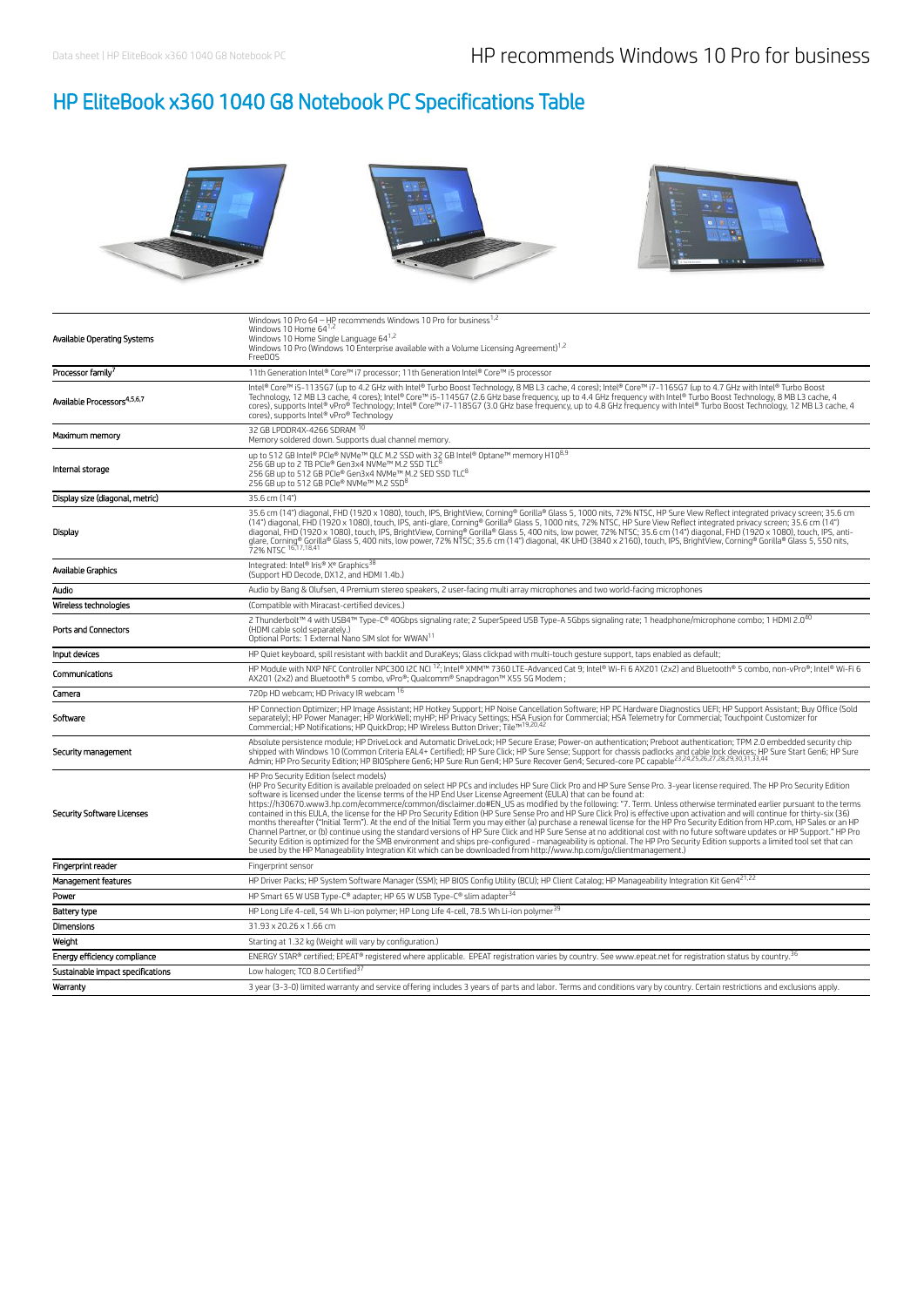# HP EliteBook x360 1040 G8 Notebook PC

## Accessories and services (not included)